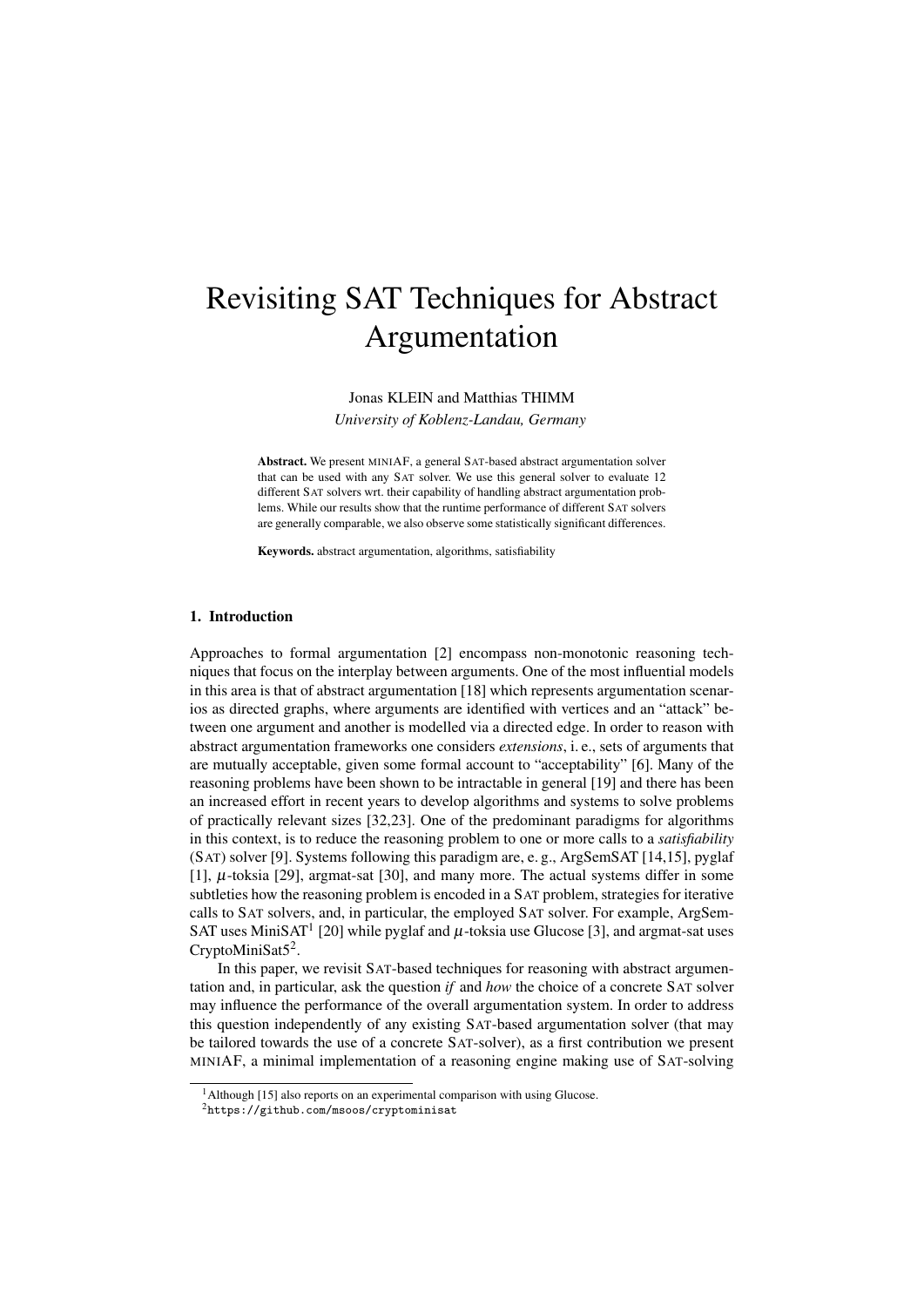techniques. This solver can be parametrised by any SAT solver following the command line interface of the SAT competition<sup>3</sup>. As a second contribution, we perform an extensive experimental analysis of running MINIAF with 12 different SAT solvers in order to compare the SAT solvers performance on the ICCMA17 [23] benchmark set. Our findings are that most SAT solvers exhibit a similar performance, although certain deviations can be observed. In summary, the contributions of this paper are as follows.

- 1. We present MINIAF, a minimal and flexible SAT-based argumentation solver (Section 3).
- 2. We perform an extensive experimental evaluation parametrising MINIAF with 12 different SAT solvers (Section 4).

We discuss relevant preliminaries in Section 2 and conclude in Section 5.

## 2. Preliminaries

An *abstract argumentation framework* AF is a tuple  $AF = (A, R)$  where A is a set of arguments and R is a relation  $R \subseteq A \times A$ . For two arguments  $a, b \in A$  the relation  $aRb$ means that argument *a* attacks argument *b*. For  $a \in A$  define  $a^- = \{b \mid bRa\}$  and  $a^+ =$  ${b \mid aRb}$ . We say that a set  $S \subseteq A$  *defends* an argument  $b \in A$  if for all *a* with *aRb* then there is  $c \in S$  with  $cRa$ .

Semantics are given to abstract argumentation frameworks by means of extensions [18]. An extension *E* is a set of arguments  $E \subseteq A$  that is intended to represent a coherent point of view on the argumentation modelled by AF. Arguably, the most important property of a semantics is its admissibility. An extension *E* is called *admissible* if and only if

1. *E* is *conflict-free*, i. e., there are no arguments  $a, b \in E$  with  $aRb$  and 2. *E* defends every  $a \in E$ ,

and it is called *complete* (CO) if, additionally, it satisfies

3. if *E* defends *a* then  $a \in E$ .

Different types of classical semantics can be phrased by imposing further constraints. In particular, a complete extension *E*

- is *grounded* (GR) if and only if *E* is minimal,
- is *preferred* (PR) if and only if *E* is maximal, and
- is *stable* (ST) if and only if  $A = E \cup \{b \mid \exists a \in E : aRb\}.$

All statements on minimality/maximality are meant to be with respect to set inclusion. Note that the grounded extension is uniquely determined and that stable extensions may not exist [18].

**Example 1.** Consider the abstract argumentation framework  $AF<sub>1</sub>$  depicted as a directed graph in Figure 1. In  $AF_1$  there are three complete extensions  $E_1, E_2, E_3$  defined via

<sup>3</sup>http://www.satcompetition.org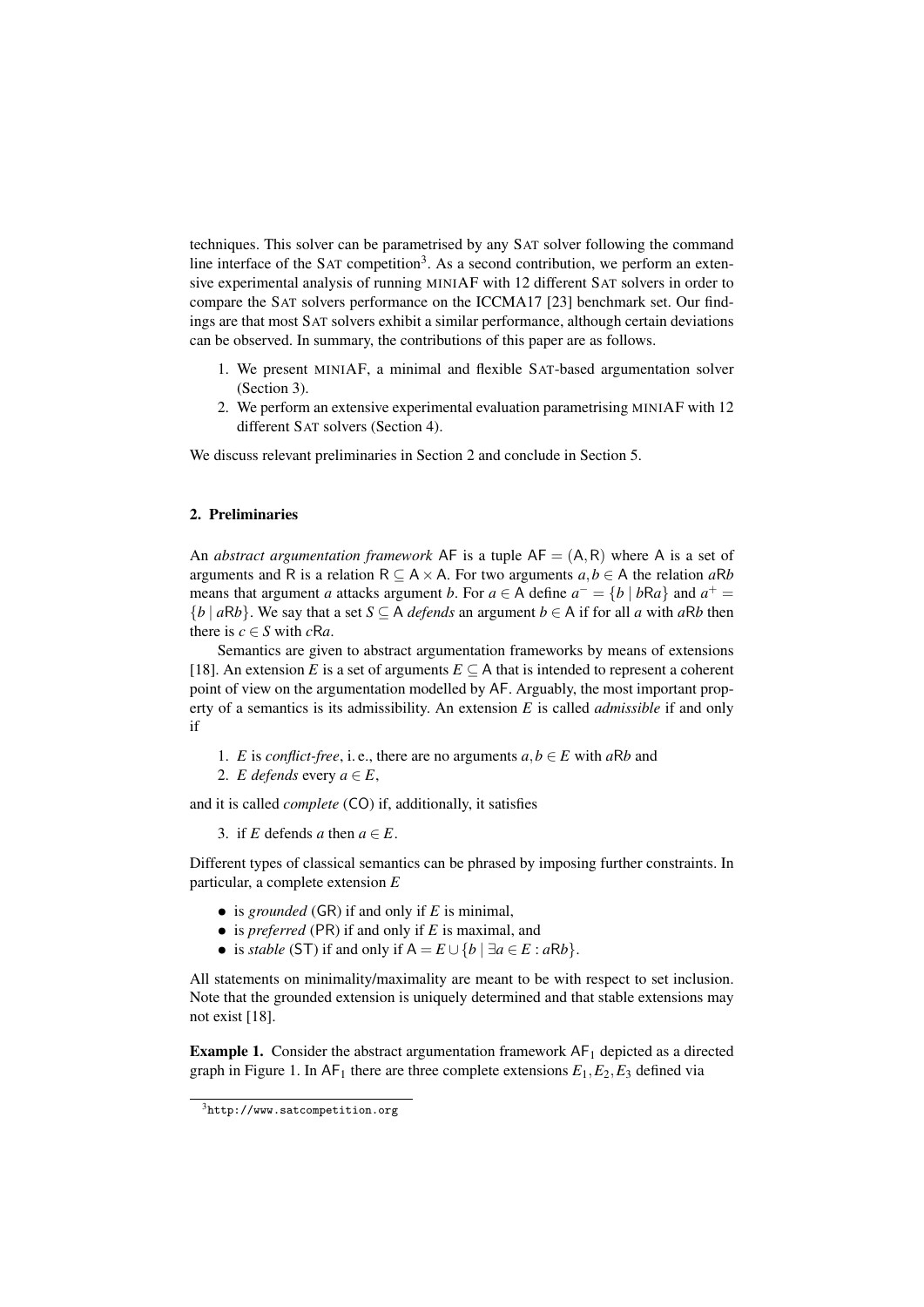

Figure 1. Abstract argumentation framework  $AF<sub>1</sub>$  from Example 1.

$$
E_1 = \{a_1\}
$$
  
\n
$$
E_2 = \{a_1, a_3\}
$$
  
\n
$$
E_3 = \{a_1, a_4\}
$$

 $E_1$  is also grounded and  $E_2$  and  $E_3$  are both stable and preferred.

Let  $\sigma \in \{CO, GR, ST, PR\}$  be some semantics and  $AF = (A, R)$  be an abstract argumentation framework. Then, an argument  $a \in A$  is *skeptically accepted* in AF if *a* is contained in *every*  $\sigma$ -extension. An argument  $a \in A$  is *credulously accepted* in AF if *a* is contained in *some* σ-extension.

An equivalent way of defining different types of semantics is by means of *labellings*, rather than extensions [5,12]. Given a set of arguments *S*, a *labelling* is a total function L : *S* → {in, out, undec}. An argument  $a \in S$  is either labelled in-meaning *a* is accepted, labelled out-meaning *a* is rejected-or labelled undec-meaning the status of *a* is undecided. Given an  $AF = (A, R)$ , the set of all *labellings* is denoted as  $\mathfrak{L}(AF)$ . A *labelling* L ∈  $\mathcal{L}(AF)$  is called a *complete labelling* if and only if for any *a* ∈ A holds:

1. 
$$
L(a) = \text{in} \Leftrightarrow \forall b \in a^{-}, L(b) = \text{out};
$$
  
2.  $L(a) = \text{out} \Leftrightarrow \exists b \in a^{-}, L(b) = \text{in};$ 

Comparable to the extension-based definition of semantics, other semantics can be phrased by imposing further constraints to a *complete labelling*. Let  $AF = (A, R)$  be an argumentation framework. A *complete labelling*  $L \in \mathcal{L}(AF)$ 

- is *grounded* if and only if L is maximising the set of arguments labelled undec,
- is *preferred* if and only if L is maximising the set of arguments labelled in, and
- is *stable* if and only if there is no argument labelled undec.

The following definition further emphasises the inherent connection between extensions and labellings: Let  $in(L) = {a \in A | L(a) = in}$  and out(L) resp. undec(L) be defined analogously. A labelling L is a complete (grounded, preferred, stable) labelling if and only if in(L) is a complete (grounded, preferred, stable) extension.

## 3. A minimal SAT-based solver: miniAF

MINIAF<sup>4</sup> is a lightweight SAT-based solver for reasoning tasks in abstract argumentation. It is implemented in the C programming language and based on the  $\{i\}$ ArgSemSAT [14,16] approach. To solve any reasoning task for a given AF, MINIAF traverses the search space of a complete extension via a SAT solver. In general, this task can be broken down in three sub-tasks: (1) Encoding the constraints analogous to a *complete la-*

<sup>4</sup>Source code available at https://github.com/jklein94/miniAF.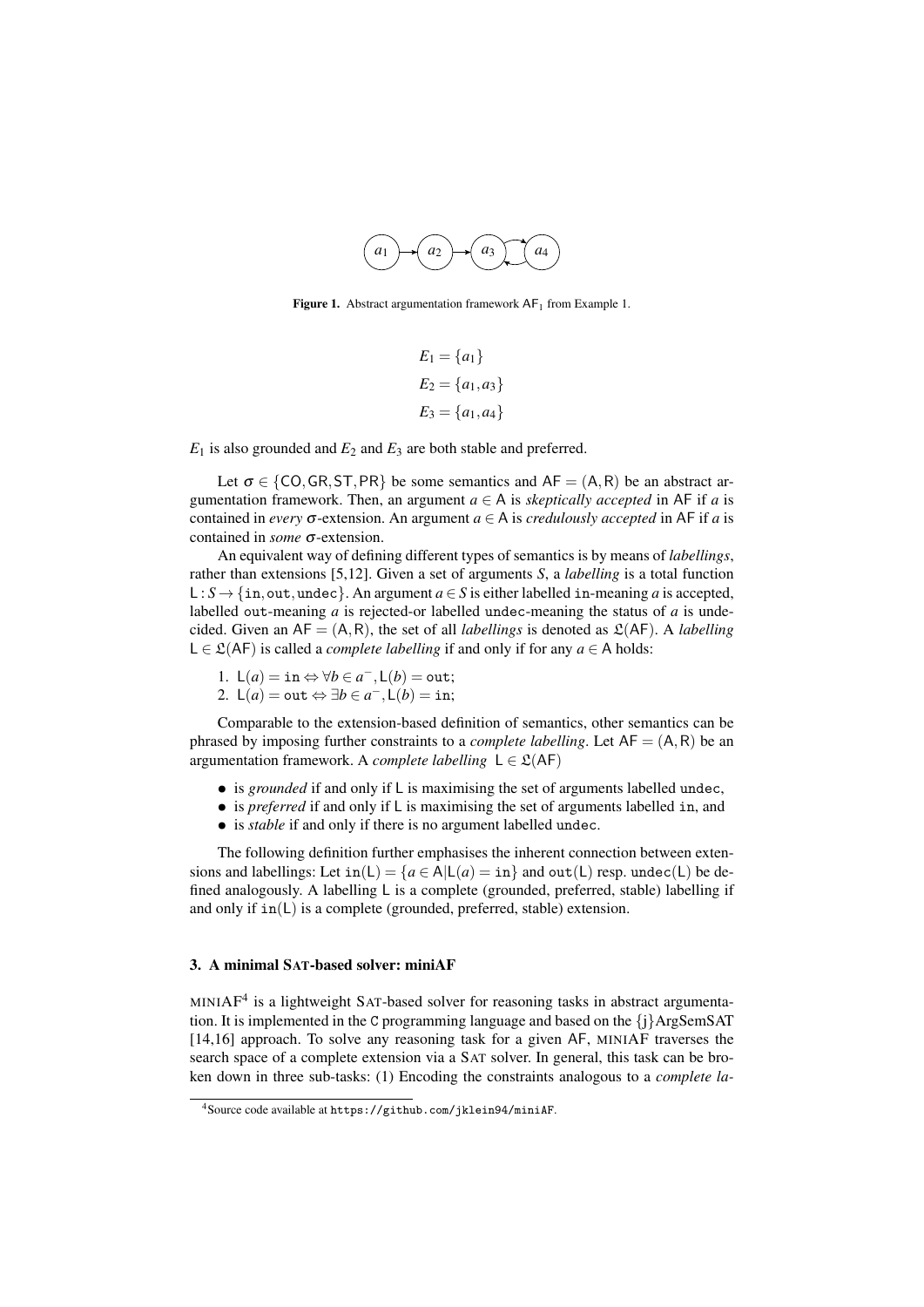*belling* of the AF as a propositional formula; (2) iteratively modify or generate new formulæ based on previous found models and the reasoning task; and (3) using an external SAT solver to search for models of these formulæ.

The system is capable of solving the following tasks:

- EE- $\sigma$ : Given AF = (A, R) enumerate all sets  $E \subseteq A$  that are  $\sigma$ -extensions.
- SE- $\sigma$ : Given AF = (A, R) return some set  $E \subseteq A$  that is a  $\sigma$ -extension.
- DC- $\sigma$ : Given AF = (A, R),  $a \in A$  decide if *a* is credulously accepted under  $\sigma$ .
- DS- $\sigma$ : Given AF = (A, R),  $a \in A$  decide if *a* is skeptically accepted under  $\sigma$ .

for  $\sigma \in \{CO, GR, ST, PR\}$ . The MINIAF solver is parameterisable with any SAT solver, specified by a absolute path, following the commandline interface of the SAT competition. As input MINIAF supports abstract argumentation frameworks in the ASPARTIX format [22] and the Trivial Graph Format.<sup>5</sup>

In the following section, a more detailed explanation of the used algorithms is given. Since all algorithms are based on traversing the search space of a complete extension, the encoding of a corresponding complete labeling is first defined. Based on this encoding, the procedures for solving the above-stated problems are described for each semantics σ.

## *3.1. Complete semantics*

For a given  $AF = (A, R)$ , MINIAF constructs a propositional formula  $\Pi_{AF}$ , so that each satisfying assignment of ΠAF corresponds to a *complete labelling* of AF. In particular, the following SAT encoding is used [13]. Given  $AF = (A, R)$ , with  $|A| = k$  and the bijection  $\phi: \{1,...,k\} \to A$  an indexing of A. Let  $V(AF) \triangleq \bigcup_{1 \leq i \leq |A|} \{I_i, O_i, U_i\}$  be the variables of AF. The conjunction of clauses (1)–(6), defined of the variables  $V(AF)$ , is an encoding of a *complete labelling*:

$$
\bigwedge_{i\in\{1,\ldots,k\}} ((I_i \vee O_i \vee U_i) \wedge (\neg I_i \vee \neg O_i) \wedge (\neg I_i \vee \neg U_i) \wedge (\neg O_i \vee \neg U_i)
$$
\n(1)

$$
\bigwedge_{\{i|\phi(i)^{-}=\emptyset\}} (I_i \wedge \neg O_i \wedge \neg U_i)
$$
\n(2)

$$
\bigwedge_{\{i|\phi(i) = \neq \emptyset\}} \left( \bigwedge_{\{j|\phi(j) \to \phi(i)\}} \neg I_i \vee O_j \right) \tag{3}
$$

$$
\bigwedge_{\{i|\phi(i) = \neq \emptyset\}} \left( I_i \vee \left( \bigvee_{\{j|\phi(j) \to \phi(i)\}} (\neg O_j) \right) \right) \tag{4}
$$

 ${\rm ^5See}$ http://en.wikipedia.org/wiki/Trivial\_Graph\_Format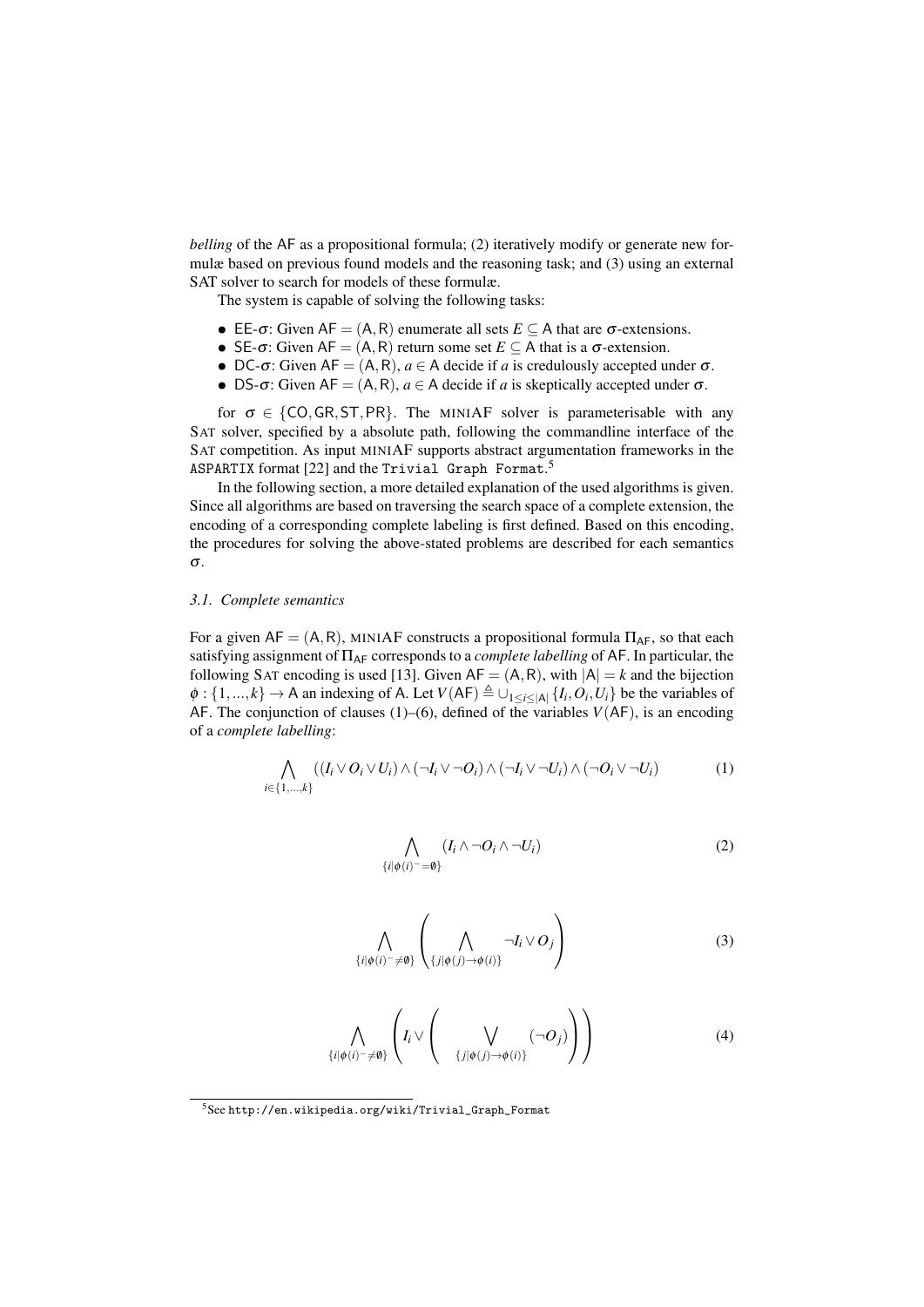$$
\bigwedge_{\{i|\phi(i)^{-}\neq\emptyset\}}\left(\neg O_i\vee\left(\bigvee_{\{j|\phi(j)\to\phi(i)\}}I_j\right)\right) \tag{5}
$$

$$
\bigwedge_{\{i|\phi(i) = \neq \emptyset\}} \left( \bigwedge_{\{j|\phi(j) \to \phi(i)\}} \neg I_j \vee O_i \right) \tag{6}
$$

The resulting formula is in conjunctive normal form (CNF), as from SAT solvers demanded. To enumerate all extensions, each time a solution *s* is found, the formula  $\Pi_{AF}$ is updated to the conjunction  $\Pi_{AF} \wedge \neg s$ , thus excluding the previous result. This formula is then passed back to the SAT solver to find a solution, i. e. an additional *complete labelling*. The procedure is repeated until no satisfying assignment is found, therefore enumerating all extensions.

To decide the credulous acceptance of an argument *a*,  $\Pi_{AF}$  is updated to  $\Pi_{AF}$   $\wedge$  $I_{\phi^{-1}(a)}$ . If some extension with *a* labelled as in exists, i.e. there is a solution to  $\Pi_{AF} \wedge$ *I*<sub>φ</sub>−1(*a*), *a* is credulously accepted. To determine whether *a* is contained in every complete extension and thus skeptically accepted, MINIAF uses the grounded extension.

## *3.2. Stable semantics*

The *stable labellings* are complete labellings with no argument labelled undec. Consequently, they are the solutions to the formula  $\Pi'_{AF} := \Pi_{AF} \wedge \bigwedge_{a \in A} \neg U_{\phi^{-1}(a)}$ , which excludes the label undec for every argument. The enumeration of all stable extensions is computed the same way as for the complete semantics.

An argument *a* is credulously accepted, if there is a solution to the formula  $\Pi'_{AF} \wedge I_{\phi^{-1}(a)}$ . The question of whether *a* is labelled as in in every stable labelling can be rephrased as: Is there a stable labelling where *a* is labelled as out? The equivalent formula to this question is  $\Pi'_{AF} \wedge O_{\phi^{-1}(a)}$  [16]. If there is a solution to the formula, *a* is not accepted. In the case that there is no solution and a *stable labelling* exist, *a* is skeptically accepted.

## *3.3. Preferred semantics*

The *preferred labellings* are computed by using an evolution of the PrefSAT algorithm [16]. In general the algorithm consists of two routines: (1) Iterating over a set of complete labellings to identify the preferred ones and (2) an optimization procedure to maximise complete labellings wrt. set inclusion. The credulous acceptance of an argument *a* is decided by finding—analogous to the complete semantics—a solution to the formula  $\Pi_{AF} \wedge I_{\phi^{-1}(a)}$ . To check whether *a* is contained in every *preferred labelling*, MINIAF subsequently enumerates all *preferred labellings* until it finds a labelling, where *a* is not in the set of arguments labelled in. If no counterexample is found, the argument is skeptically accepted.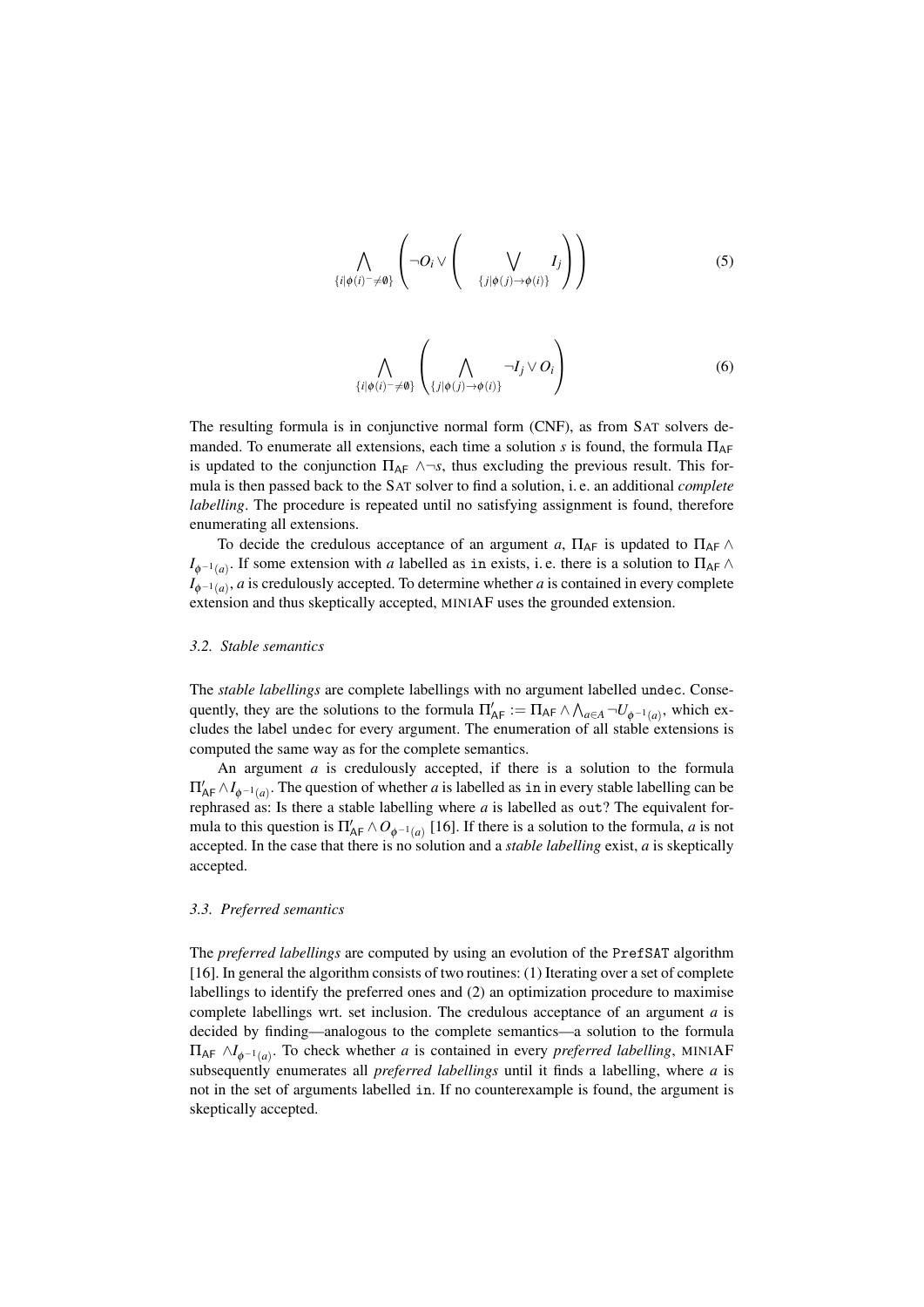## *3.4. Grounded semantics*

*Grounded labellings*, i. e. complete labellings maximising the set of undec arguments, are computed with basically the same optimization procedure as the preferred labellings.<sup>6</sup> However, the arguments labelled undec are maximized, rather than the arguments labelled in. Since the grounded extension is unique, the problem of credulous and skeptical acceptance of an argument *a* are equivalent. If *a* is contained in the *grounded labelling*, it is credulously and skeptically accepted.

## 4. Experiments

In this section, we present the results of an experimental analysis, in which we investigated the impact of various state-of-the-art SAT solvers on the performance of MINIAF. This analysis aims to give an overview *if* and *how* the overall performance of a SATbased system is affected by the choice of the exploited SAT-solver. Below, we give a brief description of the investigated SAT solvers and the experimental setup and subsequently discuss our findings.

#### *4.1. Experimental setup*

In our experiments, we compared a total of 12 SAT solvers:

CADICAL [8]: is based on conflict-driven clause learning (CDCL) [27] with inprocessing [24].

GLUCOSE (Version 4.1) [4]: is a CDCL solver heavily based on MINISAT [21], with a special focus on removing useless clauses as soon as possible, and an original restart scheme.

The familiy of MAPLELCMDISTCHRONOBT-DL (Version 3, 2.2 and 2.1) [25]: solvers are based on the SAT Competition 2018 winner MAPLELCMDISTCHRONOBT [28] augmented with duplicate learnts heuristic.

MAPLELCMDISTCBTCOREFIRST [17]: is a hack version of MAPLELCMDISTCHRONOBT. This solver adds only Core First Unit Propagation. The remainder keeps unchanged.

MERGESAT [26]: is a CDCL solver based on the competition winner of 2018, MAPLEL-CMDISTCHRONOBT, and adds several known techniques as well as some novel ideas.

PADC\_MAPLE\_LCM\_DIST [31]: is based on the SAT Competition 2017 winner MAPLE LCM DIST and integrates the periodic aggressive learned clause database cleaning (PADC) strategy [31].

PSIDS MAPLELCMDISTCHRONOBT [31]: is based on MAPLELCMDISTCHRONOBT and integrates the polarity state independent decaying sum (PSIDS) heuristic.

PICOSAT [7] (Version 965): is an attempt to optimise low-level performance of Boole-Force, $\frac{7}{1}$  which shares many of its key features with MiniSAT(version 1.14).

 $6$ Note that we use a reduction to SAT here as well, despite the fact that the grounded labelling can be computed in polynomial time. We do that because we wish to have a general system that makes use of SAT solvers as often as possible without relying on proprietary algorithms.

 $7$ http://fmv.jku.at/booleforce.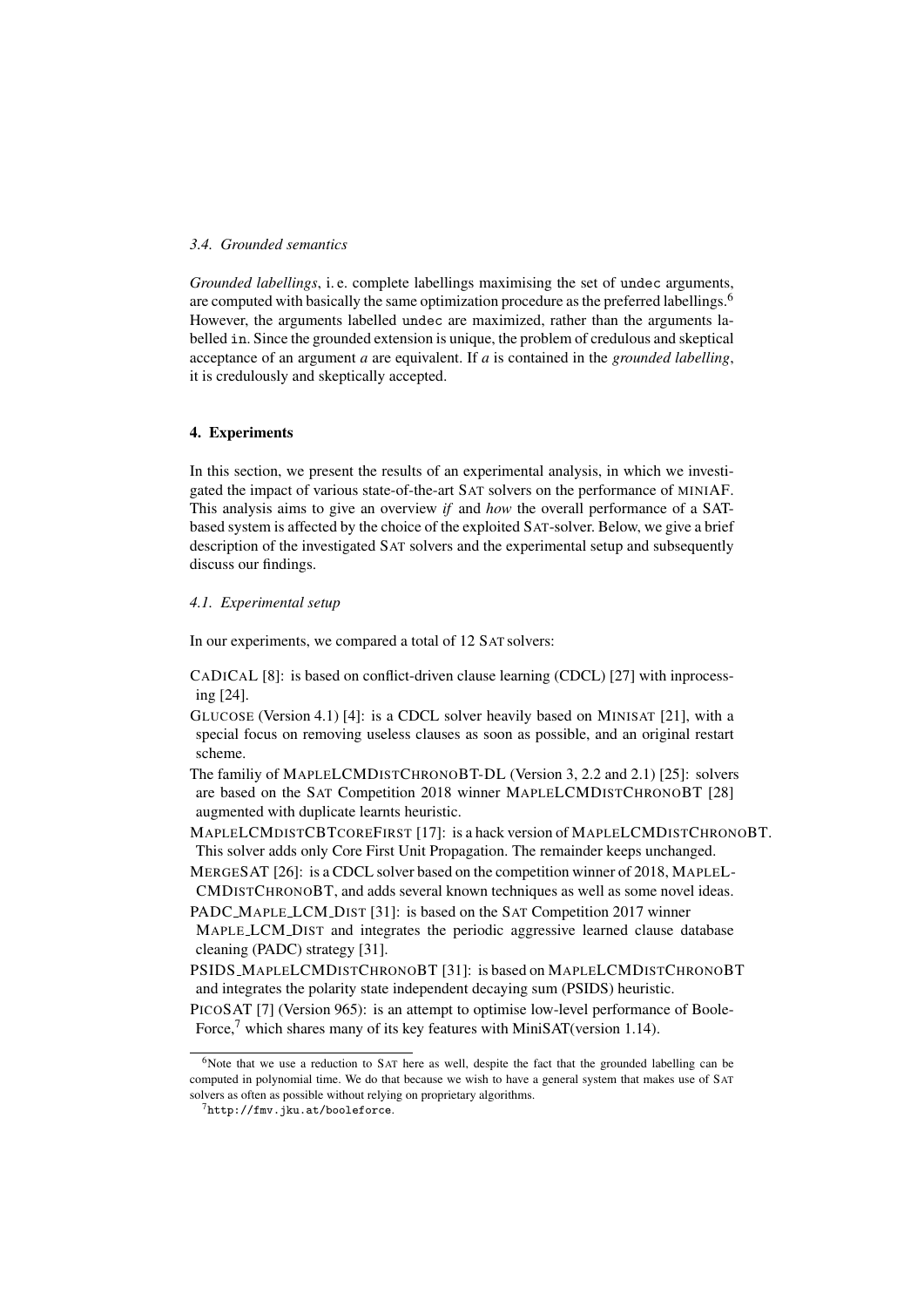RELAXED LCMDISTCHRONOBT [11]: is a CDCL-based solver. The method used for this solver aims to improve CDCL solvers by relaxing the backtracking and integrating local search techniques. As a local search solver CCANR [10] is used.

OPTSAT [17]: is a CDCL solver using the core first unit propagation technique.

For the evaluation we used the ICCMA'17 benchmark.<sup>8</sup> This benchmark is made up of three groups: A, B and C. Each group, in turn, consists of 350 instances classified into 5 hardness categories: (1) very easy, (2) easy, (3) medium, (4) hard and (5) too hard. Since the *grounded* labelling is uniquely defined, only the SE and DC problems were employed. According to the ICCMA'17 rules [23], each task was assigned to a group as follows:

- A: DS-PR, EE-PR, EE-CO
- B: DS-ST, DC-ST, SE-ST, EE-ST, DC-PR, SE-PR, DC-CO
- C: DS-CO, SE-CO, DC-GR, SE-GR

For all 14 tasks, MINIAF was run 12 times—every time parameterised with a different SAT solver—on the instances of the corresponding group. A cutoff value of 600 seconds (10 minutes) per instance was imposed. All SAT solvers were executed with their default (and non-parallel) configuration. For each SAT solver and task we recorded: (1) the number of solved instances, (2) the number of unsolved instances and (3) the execution time per solved instance.

We ran the experiments on a virtual machine running Ubuntu 18.04 with a 2.9 GHz CPU core and 8GB of RAM.

## *4.2. Results*

The performance achieved by MINIAF is measured in terms of instance coverage (Cov.)—percentage of successfully analysed instances—and Penalised Average Runtime (PAR10). The PAR10 score is a hybrid measure, defined as the average of runtimes which counts (1) the runtimes of unsolved instances as ten times the cutoff value and (2) the runtimes of solved instances as the actual runtimes. Thus, it allows runtime to be considered and still setting a strong focus on instance coverage. The results of this analysis, with regards to the different semantics, are shown in Table 1 (CO track), Table 2 (ST track), Table 3 (PR track) and Table 4 (GR track). The first column (SAT) contains the names of the used SAT solvers. Hereinafter, we will refer to MINIAF just with the name of the used SAT solver to express MINIAF was parameterised with this solver.

Considering the performance achieved on all instances of a track (ALL), most SAT solvers are generally comparable. The CADICAL solver performs best (PAR10 score and coverage) for the CO, ST and GR track. As for the PR track, the MAPLEL-CMDISTCBTCOREFIRST system accomplished the best results. However, the fact that a concrete SAT solver excels all other systems on the whole set of instances, does not necessarily mean this solver exhibits the best performance for all computational tasks of the considered semantics. Rather, we note that for three (CO, ST, PR) of the four semantics, there is at least one task where the overall best solver for this track is outperformed

<sup>&</sup>lt;sup>8</sup>A more detailed description of the ICCMA'17 benchmark and the selection process can be found here http://argumentationcompetition.org/2017/benchmark\_selection\_iccma2017.pdf.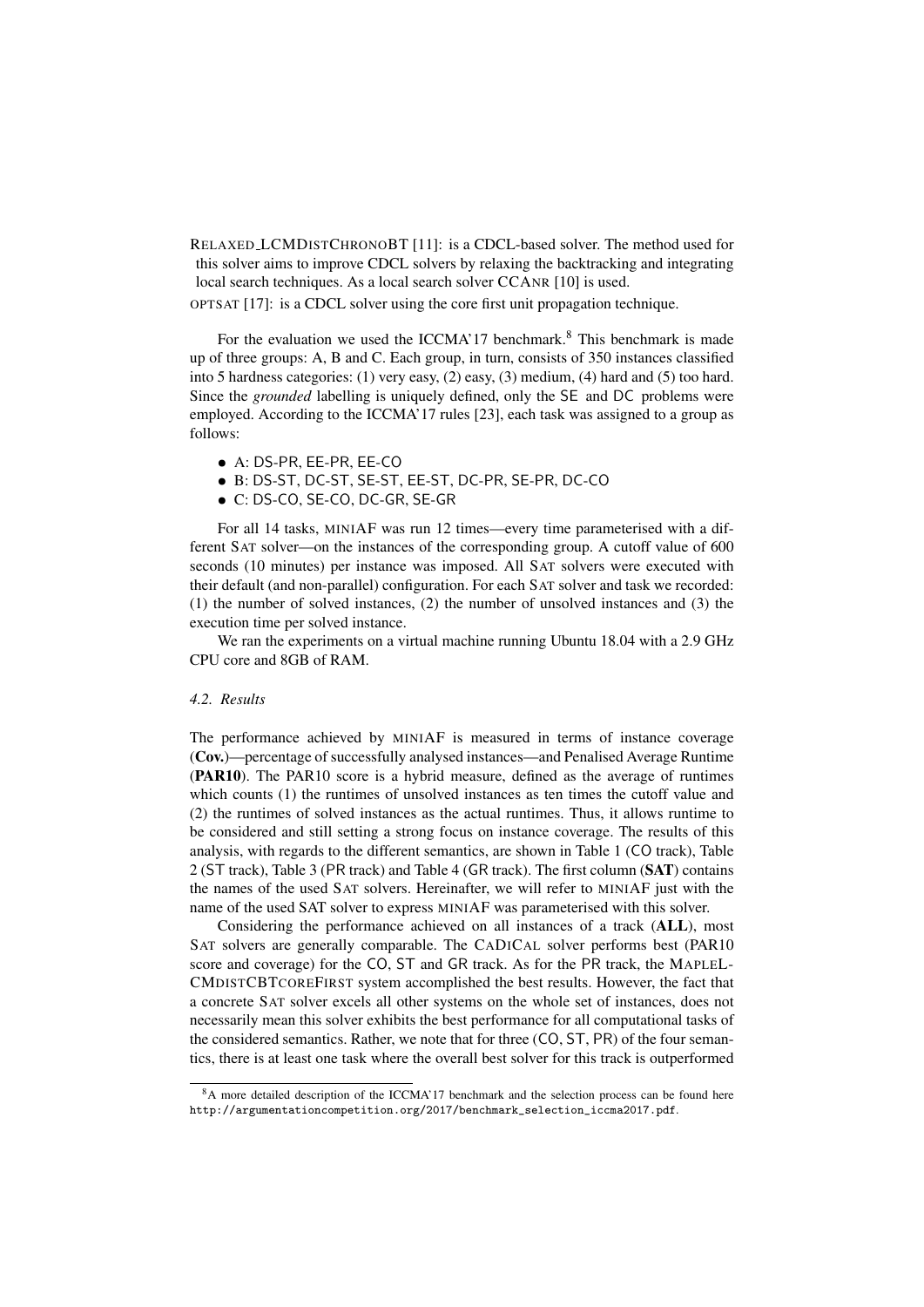|                              |              |       | CO.          |       |              |       |              |       |              |       |
|------------------------------|--------------|-------|--------------|-------|--------------|-------|--------------|-------|--------------|-------|
| <b>SAT</b>                   | ALL          |       | ЕE           |       | SE           |       | DS           |       | DC           |       |
|                              | <b>PAR10</b> | Cov.  | <b>PAR10</b> | Cov.  | <b>PAR10</b> | Cov.  | <b>PAR10</b> | Cov.  | <b>PAR10</b> | Cov.  |
| CaDiCal                      | 1027.65      | 83.04 | 3009.22      | 50.29 | 35.83        | 99.43 | 41.75        | 99.33 | 882.95       | 85.43 |
| Glucose                      | 1100.00      | 82.15 | 3084.61      | 49.14 | 131.47       | 98.29 | 197.61       | 97.33 | 857.38       | 86.00 |
| MapleLCMDistChronoBT-DL-v2.1 | 1057.65      | 82.89 | 2974.07      | 51.14 | 229.29       | 96.57 | 230.37       | 96.67 | 678.69       | 89.14 |
| MapleLCMDistChronoBT-DL-v2.2 | 1065.61      | 82.74 | 2988.36      | 50.86 | 244.73       | 96.29 | 230.38       | 96.67 | 679.64       | 89.14 |
| MapleLCMDistChronoBT-DL-v3   | 1115.78      | 81.85 | 3022.13      | 50.29 | 245.54       | 96.29 | 249.69       | 96.33 | 822.01       | 86.57 |
| MapleLCMdistCBTcoreFirst     | 1092.59      | 82.30 | 2968.79      | 51.14 | 269.04       | 96.00 | 330.52       | 95.00 | 693.15       | 88.86 |
| MergeSAT                     | 1054.95      | 82.89 | 2965.29      | 51.14 | 197.32       | 97.14 | 230.39       | 96.67 | 709.02       | 88.57 |
| PADC_Maple_LCM_Dist          | 1050.67      | 82.96 | 2947.17      | 51.43 | 246.77       | 96.29 | 230.77       | 96.67 | 660.84       | 89.43 |
| PSIDS_MapleLCMDistChronoBT   | 1055.16      | 82.89 | 2950.45      | 51.43 | 228.95       | 96.57 | 248.92       | 96.33 | 677.13       | 89.14 |
| PicoSAT                      | 1093.74      | 81.93 | 3212.29      | 46.86 | 35.90        | 99.43 | 41.90        | 99.33 | 934.61       | 84.57 |
| Relaxed LCMDistChronoBT      | 1128.34      | 81.78 | 3121.88      | 48.86 | 213.51       | 96.86 | 230.26       | 96.67 | 819.41       | 86.86 |
| optsat                       | 1156.70      | 81.70 | 3183.14      | 47.43 | 258.05       | 97.14 | 306.84       | 96.67 | 757.36       | 87.71 |

Table 1. Performance comparison for all instances (ALL) and the different tasks of the CO track: Used SAT solver, instance coverage and PAR10 score. Best result highlighted in boldface.

|                              |              |       | ST           |       |              |       |              |       |              |       |
|------------------------------|--------------|-------|--------------|-------|--------------|-------|--------------|-------|--------------|-------|
| <b>SAT</b>                   | ALL          |       | ЕE           |       | SE           |       | DS           |       | DC           |       |
|                              | <b>PAR10</b> | Cov.  | <b>PAR10</b> | Cov.  | <b>PAR10</b> | Cov.  | <b>PAR10</b> | Cov.  | <b>PAR10</b> | Cov.  |
| CaDiCal                      | 959.40       | 84.43 | 1717.27      | 72.00 | 589.89       | 90.57 | 834.88       | 86.57 | 695.56       | 88.57 |
| Glucose                      | 1321.71      | 78.71 | 2353.80      | 61.71 | 861.00       | 86.57 | 1249.78      | 80.00 | 822.25       | 86.57 |
| MapleLCMDistChronoBT-DL-v2.1 | 1161.59      | 81.50 | 2232.03      | 64.00 | 740.48       | 88.57 | 1044.60      | 83.43 | 629.24       | 90.00 |
| MapleLCMDistChronoBT-DL-v2.2 | 1160.10      | 81.57 | 2196.68      | 64.57 | 730.31       | 88.86 | 1035.16      | 83.71 | 678.27       | 89.14 |
| MapleLCMDistChronoBT-DL-v3   | 1219.18      | 80.50 | 2180.47      | 64.86 | 837.35       | 86.86 | 1117.99      | 82.29 | 740.91       | 88.00 |
| MapleLCMdistCBTcoreFirst     | 1156.61      | 81.57 | 2210.21      | 64.29 | 707.02       | 89.14 | 1064.30      | 83.14 | 644.90       | 89.71 |
| MergeSAT                     | 1146.66      | 81.71 | 2206.40      | 64.29 | 722.25       | 88.86 | 1029.71      | 83.71 | 628.27       | 90.00 |
| PADC_Maple_LCM_Dist          | 1136.12      | 81.86 | 2171.51      | 64.86 | 702.17       | 89.14 | 1043.43      | 83.43 | 627.36       | 90.00 |
| PSIDS_MapleLCMDistChronoBT   | 1151.37      | 81.64 | 2159.23      | 65.14 | 737.93       | 88.57 | 1080.59      | 82.86 | 627.75       | 90.00 |
| PicoSAT                      | 1416.85      | 76.64 | 2251.46      | 62.86 | 1074.08      | 82.29 | 1474.78      | 75.71 | 867.06       | 85.71 |
| Relaxed_LCMDistChronoBT      | 1326.29      | 78.93 | 2528.81      | 59.14 | 875.66       | 86.57 | 1145.96      | 82.00 | 754.72       | 88.00 |
| optsat                       | 1130.05      | 82.00 | 2060.24      | 66.86 | 736.38       | 88.57 | 1016.62      | 84.00 | 706.97       | 88.57 |

Table 2. Performance comparison for all instances (ALL) and the different tasks of the ST track: Used SAT solver, instance coverage and PAR10 score. Best result highlighted in boldface.

| PR                           |              |       |              |       |              |       |              |       |              |       |  |
|------------------------------|--------------|-------|--------------|-------|--------------|-------|--------------|-------|--------------|-------|--|
| <b>SAT</b>                   | ALL          | ЕE    |              |       |              | SE    | DS           |       | DC           |       |  |
|                              | <b>PAR10</b> | Cov.  | <b>PAR10</b> | Cov.  | <b>PAR10</b> | Cov.  | <b>PAR10</b> | Cov.  | <b>PAR10</b> | Cov.  |  |
| CaDiCal                      | 1383.89      | 77.33 | 2537.02      | 58.29 | 1039.66      | 83.14 | 1024.59      | 83.33 | 882.95       | 85.43 |  |
| Glucose                      | 1414.81      | 76.96 | 2710.77      | 55.43 | 1027.31      | 83.71 | 1005.27      | 83.67 | 857.38       | 86.00 |  |
| MapleLCMDistChronoBT-DL-v2.1 | 1294.54      | 79.04 | 2610.56      | 57.14 | 896.74       | 86.00 | 941.76       | 84.67 | 678.69       | 89.14 |  |
| MapleLCMDistChronoBT-DL-v2.2 | 1286.44      | 79.19 | 2594.44      | 57.43 | 862.88       | 86.57 | 962.53       | 84.33 | 679.64       | 89.14 |  |
| MapleLCMDistChronoBT-DL-v3   | 1360.39      | 77.93 | 2665.65      | 56.29 | 934.23       | 85.43 | 962.87       | 84.33 | 822.01       | 86.57 |  |
| MapleLCMdistCBTcoreFirst     | 1262.10      | 79.56 | 2608.12      | 57.14 | 776.62       | 88.00 | 921.93       | 85.00 | 693.15       | 88.86 |  |
| MergeSAT                     | 1301.08      | 78.89 | 2576.44      | 57.71 | 908.22       | 85.71 | 962.22       | 84.33 | 709.02       | 88.57 |  |
| PADC_Maple_LCM_Dist          | 1279.18      | 79.26 | 2605.32      | 57.14 | 843.38       | 86.86 | 961.86       | 84.33 | 660.84       | 89.43 |  |
| PSIDS_MapleLCMDistChronoBT   | 1289.68      | 79.11 | 2591.29      | 57.43 | 879.38       | 86.29 | 964.45       | 84.33 | 677.13       | 89.14 |  |
| PicoSAT                      | 1575.31      | 74.07 | 2743.64      | 54.86 | 1303.45      | 78.57 | 1276.93      | 79.00 | 934.61       | 84.57 |  |
| Relaxed_LCMDistChronoBT      | 1467.90      | 76.37 | 2868.76      | 53.14 | 1093.36      | 82.86 | 1027.09      | 83.67 | 819.41       | 86.86 |  |
| optsat                       | 1319.90      | 78.59 | 2629.04      | 56.86 | 907.54       | 85.71 | 929.98       | 85.00 | 757.36       | 87.71 |  |

Table 3. Performance comparison for all instances (ALL) and the different tasks of the PR track: Used SAT solver, instance coverage and PAR10 score. Best result highlighted in boldface.

by another system. The only exception is the GR semantics. For the GR track CADICAL performs best on all instances and each task (SE-GR, DC-GR).

Furthermore, we observe noticeably differences for individual tasks and semantics<sup>9</sup>:

<sup>9</sup>We also carried out a significant analysis of the execution times that show significant differences. As a statistical test, we used the Kruskal–Wallis test and the Dunn-Bonferroni test for post-hoc analysis.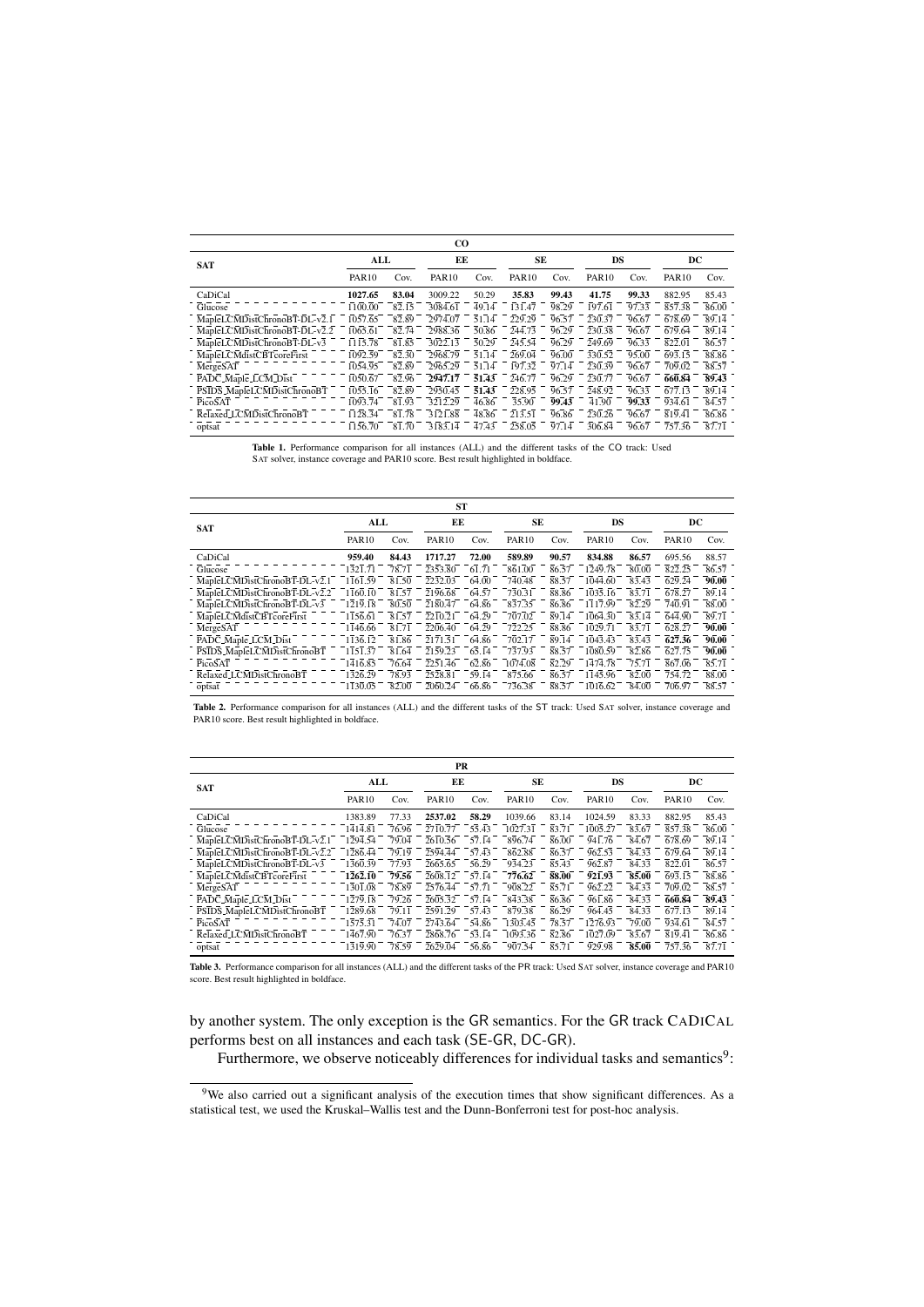| GR                                   |              |           |              |       |                   |       |  |  |  |  |
|--------------------------------------|--------------|-----------|--------------|-------|-------------------|-------|--|--|--|--|
| <b>SAT</b>                           |              | SE<br>ALL |              |       | DC                |       |  |  |  |  |
|                                      | <b>PAR10</b> | Cov.      | <b>PAR10</b> | Cov.  | PAR <sub>10</sub> | Cov.  |  |  |  |  |
| CaDiCal                              | 38.64        | 99.38     | 35.95        | 99.43 | 41.78             | 99.33 |  |  |  |  |
| Glucose                              | 235.79       | 96.92     | 219.52       | 97.14 | 254.78            | 96.67 |  |  |  |  |
| MapleLCMDistChronoBT-DL-v2.1         | 231.39       | 96.62     | 231.12       | 96.57 | 231.70            | 96.67 |  |  |  |  |
| MapleLCMDistChronoBT-DL-v2.2         | 239.68       | 96.46     | 246.43       | 96.29 | 231.81            | 96.67 |  |  |  |  |
| MapleLCMDistChronoBT-DL-v3           | 239.85       | 96.46     | 246.74       | 96.29 | 231.82            | 96.67 |  |  |  |  |
| MapleLCMdistCBTcoreFirst             | 381.63       | 94.15     | 356.64       | 94.57 | 410.79            | 93.67 |  |  |  |  |
| MergeSAT                             | 213.99       | 96.92     | 198.40       | 97.14 | 232.16            | 96.67 |  |  |  |  |
| PADC_Maple_LCM_Dist                  | 239.39       | 96.46     | 245.94       | 96.29 | 231.76            | 96.67 |  |  |  |  |
| PSIDS_MapleLCMDistChronoBT           | 231.23       | 96.62     | 230.71       | 96.57 | 231.83            | 96.67 |  |  |  |  |
| PicoSAT                              | 38.78        | 99.38     | 36.06        | 99.43 | 41.96             | 99.33 |  |  |  |  |
| Relaxed <sub>-L</sub> CMDistChronoBT | 222.20       | 96.77     | 198.69       | 97.14 | 249.62            | 96.33 |  |  |  |  |
| optsat                               | 308.00       | 96.46     | 295.75       | 96.57 | 322.30            | 96.33 |  |  |  |  |

Table 4. Performance comparison for all instances (ALL) and the different tasks of the GR track: Used SAT solver, instance coverage and PAR10 score. Best result highlighted in boldface

Two of the examined SAT systems, namely CADICAL and PICOSAT, perform distinctly better on the instances of the GR track. A similar scenario shows the result for the CO semantics in Table 1. Here too, CADICAL and PICOSAT stand out from the other solvers for the CO-SE and CO-DS tasks.<sup>10</sup> It is interesting, however, that the PICOSAT solver achieves the worst results in terms of coverage and PAR10 score for the all other tasks on this track. In addition, we find that some solvers tend to do better for a certain reasoning problem, regardless of the semantics under consideration. For example, the SAT solver PADC MAPLE LCM DIST achieves the best results for the DC problem of semantics CO, ST and PR. The SE problem for semantics CO, ST and GR is best solved by CADI-CAL. Surprisingly, none of the MAPLELCMDISTCHRONOBT-DL (Version 3, 2.2, 2.1) solvers achieves the best performance for any task, even though they ranked second place for the SAT track (Version 3, 2.2 and 2.1) and first place for the UNSAT (Version 3) and SAT+UNSAT (Version 3, 2.2, 2.1) track in the last years SAT competition.<sup>11</sup>

Apart from the inherent complexity of a particular reasoning problem, the performance of an argumentation system is also affected by the hardness of the instance to be solved. In order to identify deviations in the performance concerning the level of difficulty of an instance, we compared the SAT solvers based on the hardness categories of the benchmark set.

CADICAL is able to solve all instances of the hardness categories Very Easy,  $^{12}$  Easy and Medium best. For the Hard and Too Hard instances, PADC MAPLE LCM DIST attains the best results. Moreover we observe—covering the previously presented results that most solvers are comparable, although there are some differences between the categories. For example, CADICAL and PICOSAT perform clearly better for the Easy instances.

Another interesting scenario is shown in Table 7. Albeit, the PICOSAT system is nearly indistinguishable from the best solver for all instances of the Very Easy, Easy and the DC instances of the Medium set, it performs significantly worse for all other Medium

<sup>&</sup>lt;sup>10</sup>This observation is actually not so surprising, as CO-SE can be answered just as GR-SE and CO-DS and DC-GR are identical.

<sup>11</sup>http://sat-race-2019.ciirc.cvut.cz/index.php.

<sup>&</sup>lt;sup>12</sup> Since the results for the Very Easy instances are practically identical for most solvers, we refrain from presenting them in a table.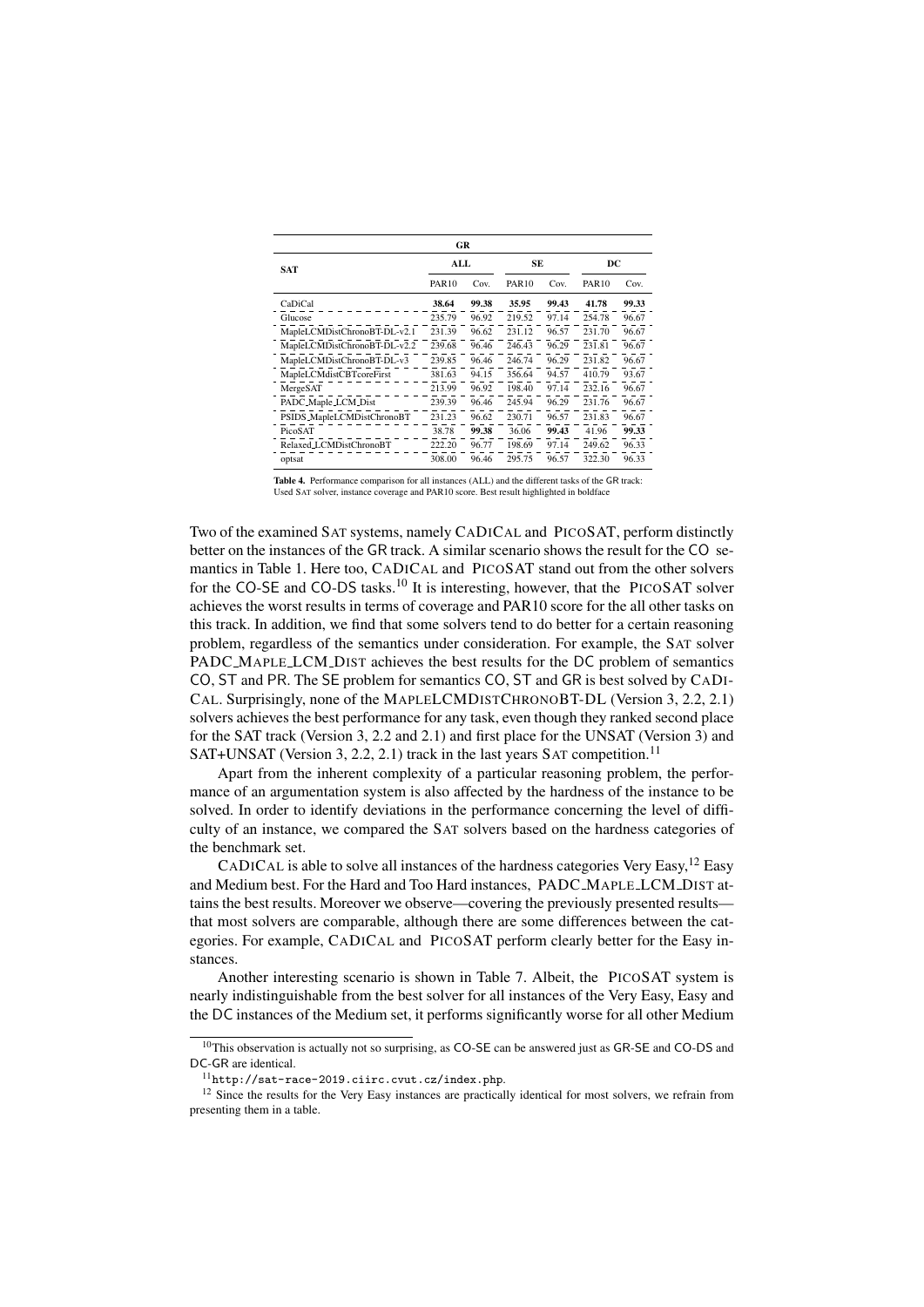| Easy                         |              |       |              |       |              |       |                     |       |              |       |
|------------------------------|--------------|-------|--------------|-------|--------------|-------|---------------------|-------|--------------|-------|
| <b>SAT</b>                   | ALL          |       | EE           |       | SE           |       | DS                  |       | DC           |       |
|                              | <b>PAR10</b> | Cov.  | <b>PAR10</b> | Cov.  | <b>PAR10</b> | Cov.  | <b>PAR10</b>        | Cov.  | <b>PAR10</b> | Cov.  |
| CaDiCal                      | 207.82       | 96.71 | 789.64       | 87.33 | 67.9         | 99.0  | 87.13               | 98.67 | 1.89         | 100.0 |
| Glucose                      | 415.02       | 93.43 | 1475.29      | 76.0  | 145.83       | 98.0  | 258.13              | 96.0  | 6.66         | 100.0 |
| MapleLCMDistChronoBT-DL-v2.1 | 501.59       | 92.0  | 1455.93      | 76.67 | 348.34       | 94.5  | $\overline{293.54}$ | 95.33 | 95.12        | 98.5  |
| MapleLCMDistChronoBT-DL-v2.2 | 502.05       | 92.0  | 1457.71      | 76.67 | 348.58       | 94.5  | 293.68              | 95.33 | 95.05        | 98.5  |
| MapleLCMDistChronoBT-DL-v3   | 509.46       | 91.86 | 1491.17      | 76.0  | 347.43       | 94.5  | 296.01              | 95.33 | 95.3         | 98.5  |
| MapleLCMdistCBTcoreFirst     | 486.63       | 92.29 | 1491.94      | 76.0  | 265.85       | 96.0  | 294.77              | 95.33 | 97.34        | 98.5  |
| MergeSAT                     | 508.19       | 91.86 | 1490.15      | 76.0  | 344.68       | 94.5  | 295.05              | 95.33 | 95.07        | 98.5  |
| PADC_Maple_LCM_Dist          | 507.85       | 91.86 | 1488.85      | 76.0  | 345.6        | 94.5  | $\overline{293.44}$ | 95.33 | 95.16        | 98.5  |
| PSIDS_MapleLCMDistChronoBT   | 492.17       | 92.14 | 1415.43      | 77.33 | 344.74       | 94.5  | 294.72              | 95.33 | 95.25        | 98.5  |
| PicoSAT                      | 251.28       | 96.0  | 912.25       | 85.33 | 69.34        | 99.0  | 165.61              | 97.33 | 1.75         | 100.0 |
| Relaxed LCMDistChronoBT      | 629.48       | 90.0  | 1811.17      | 71.0  | 338.86       | 94.67 | 375.38              | 94.0  | 89.93        | 98.67 |
| optsat                       | 466.13       | 92.71 | 1406.24      | 77.33 | 247.87       | 96.5  | 302.67              | 95.33 | 101.89       | 98.5  |

Table 5. Performance comparison for all instances (ALL) and the different tasks of the Easy instances: Used SAT solver, instance coverage and PAR10 score. Best result highlighted in boldface.

| Medium                       |              |       |              |       |              |       |              |       |              |       |
|------------------------------|--------------|-------|--------------|-------|--------------|-------|--------------|-------|--------------|-------|
| <b>SAT</b>                   | ALL          |       | EE           |       | SE           |       | DS           |       | DC           |       |
|                              | <b>PAR10</b> | Cov.  | <b>PAR10</b> | Cov.  | <b>PAR10</b> | Cov.  | <b>PAR10</b> | Cov.  | <b>PAR10</b> | Cov.  |
| CaDiCal                      | 414.46       | 93.43 | 1507.2       | 75.67 | 200.05       | 97.0  | 157.16       | 97.67 | 2.29         | 100.0 |
| Glucose                      | 577.71       | 91.57 | 1857.93      | 70.33 | 280.67       | 97.0  | 349.88       | 95.33 | 85.45        | 99.25 |
| MapleLCMDistChronoBT-DL-v2.1 | 580.02       | 91.43 | 1800.67      | 71.33 | 328.18       | 96.0  | 304.37       | 96.0  | 123.11       | 98.5  |
| MapleLCMDistChronoBT-DL-v2.2 | 582.79       | 91.36 | 1796.89      | 71.33 | 339.31       | 95.75 | 306.31       | 96.0  | 123.07       | 98.5  |
| MapleLCMDistChronoBT-DL-v3   | 594.49       | 91.14 | 1816.03      | 71.0  | 355.57       | 95.5  | 322.83       | 95.67 | 121.01       | 98.5  |
| MapleLCMdistCBTcoreFirst     | 631.71       | 90.5  | 1796.96      | 71.33 | 399.79       | 94.75 | 360.5        | 95.0  | 193.08       | 97.25 |
| MergeSAT                     | 563.79       | 91.64 | 1812.36      | 71.0  | 265.99       | 97.0  | 302.58       | 96.0  | 121.06       | 98.5  |
| PADC_Maple_LCM_Dist          | 580.02       | 91.36 | 1791.13      | 71.33 | 338.01       | 95.75 | 302.25       | 96.0  | 122.04       | 98.5  |
| PSIDS_MapleLCMDistChronoBT   | 577.46       | 91.43 | 1794.49      | 71.33 | 311.87       | 96.25 | 322.7        | 95.67 | 121.35       | 98.5  |
| PicoSAT                      | 738.02       | 87.93 | 2161.91      | 64.67 | 577.44       | 90.5  | 509.28       | 91.67 | 2.24         | 100.0 |
| Relaxed LCMDistChronoBT      | 829.19       | 87.38 | 2684.03      | 56.5  | 466.09       | 93.67 | 394.88       | 94.5  | 204.1        | 97.33 |
| optsat                       | 601.44       | 91.36 | 1801.61      | 71.33 | 371.92       | 95.75 | 306.55       | 96.33 | 152.0        | 98.25 |

Table 6. Performance comparison for all instances (ALL) and the different tasks of the Medium instances: Used SAT solver, instance coverage and PAR10 score. Best result highlighted in boldface.

|                              | Hard         |       |              |       |              |       |              |       |              |       |  |  |
|------------------------------|--------------|-------|--------------|-------|--------------|-------|--------------|-------|--------------|-------|--|--|
| <b>SAT</b>                   | ЕE<br>ALL    |       |              | SE    |              | DS    |              | DC    |              |       |  |  |
|                              | <b>PAR10</b> | Cov.  | <b>PAR10</b> | Cov.  | <b>PAR10</b> | Cov.  | <b>PAR10</b> | Cov.  | <b>PAR10</b> | Cov.  |  |  |
| CaDiCal                      | 952.46       | 84.5  | 3390.94      | 44.33 | 413.22       | 93.4  | 553.84       | 91.14 | 235.99       | 96.22 |  |  |
| Glucose                      | 1125.6       | 81.81 | 3728.3       | 38.67 | 646.12       | 89.8  | 744.06       | 88.0  | 219.98       | 96.89 |  |  |
| MapleLCMDistChronoBT-DL-v2.1 | 966.19       | 84.44 | 3407.01      | 44.33 | 473.8        | 92.6  | 591.66       | 90.57 | 177.36       | 97.33 |  |  |
| MapleLCMDistChronoBT-DL-v2.2 | 964.68       | 84.5  | 3366.79      | 45.0  | 476.57       | 92.6  | 612.96       | 90.29 | 179.19       | 97.33 |  |  |
| MapleLCMDistChronoBT-DL-v3   | 1003.63      | 83.88 | 3433.98      | 44.0  | 557.75       | 91.2  | 616.48       | 90.29 | 179.94       | 97.33 |  |  |
| MapleLCMdistCBTcoreFirst     | 990.34       | 84.06 | 3358.3       | 45.0  | 514.61       | 92.0  | 614.44       | 90.29 | 232.66       | 96.44 |  |  |
| MergeSAT                     | 946.33       | 84.75 | 3298.24      | 46.0  | 462.17       | 92.8  | 609.01       | 90.29 | 178.72       | 97.33 |  |  |
| PADC_Maple_LCM_Dist          | 940.79       | 84.81 | 3292.2       | 46.0  | 448.95       | 93.0  | 610.44       | 90.29 | 176.59       | 97.33 |  |  |
| PSIDS_MapleLCMDistChronoBT   | 946.44       | 84.75 | 3298.69      | 46.0  | 461.65       | 92.8  | 611.18       | 90.29 | 177.69       | 97.33 |  |  |
| PicoSAT                      | 1155.87      | 81.06 | 3775.77      | 37.67 | 610.91       | 90.0  | 807.0        | 86.86 | 286.11       | 95.56 |  |  |
| Relaxed LCMDistChronoBT      | 1042.21      | 83.33 | 3578.9       | 41.5  | 490.12       | 92.25 | 623.38       | 90.0  | 219.18       | 96.86 |  |  |
| optsat                       | 1021.56      | 84.06 | 3496.95      | 42.67 | 539.23       | 92.4  | 635.53       | 90.57 | 207.46       | 97.33 |  |  |

Table 7. Performance comparison for all instances (ALL) and the different tasks of the Hard instances: Used SAT solver, instance coverage and PAR10 score. Best result highlighted in boldface.

instances. The performance of PICOSAT is also in the lower range for the Hard and Too Hard set. The opposite is the case for the RELAXED LCMDISTCHRONOBT solver. It tends to achieve similar—for two problems even higher—coverage for the Hard and Too Hard instances, but lower coverage for the Very Easy, Easy and Medium set. We can derive that a good result on a particular hardness category (or problem), does not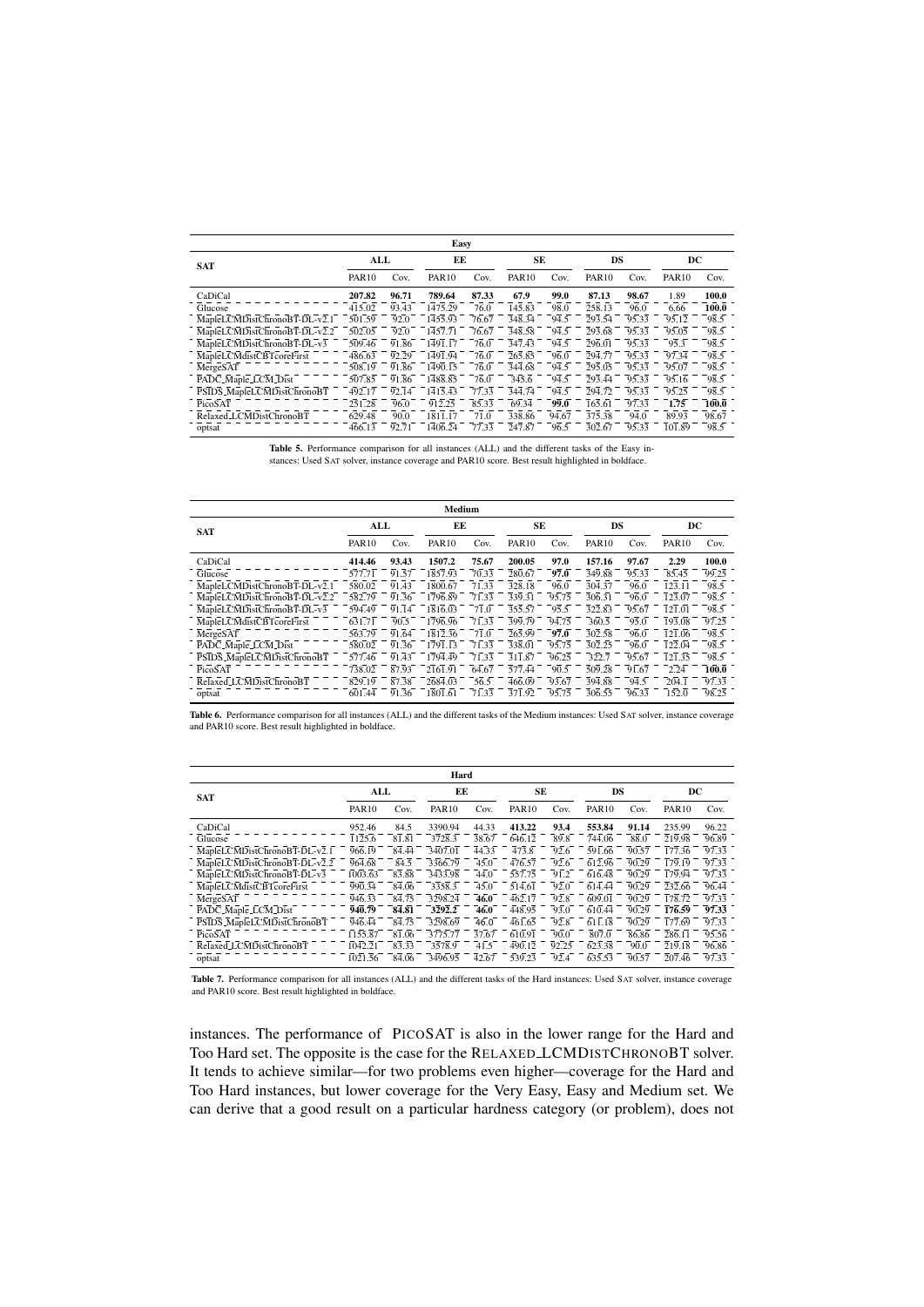| <b>Too Hard</b>              |              |       |              |      |              |                   |              |                    |              |       |
|------------------------------|--------------|-------|--------------|------|--------------|-------------------|--------------|--------------------|--------------|-------|
| <b>SAT</b>                   | ALL          |       | ЕE           |      | SE           |                   | DS           |                    | DC           |       |
|                              | <b>PAR10</b> | Cov.  | <b>PAR10</b> | Cov. | <b>PAR10</b> | Cov.              | <b>PAR10</b> | Cov.               | <b>PAR10</b> | Cov.  |
| CaDiCal                      | 3313.65      | 45.0  | 6000.0       | 0.0  | 2949.47      | 51.0              | 2387.0       | 60.67              | 2555.19      | 57.67 |
| Glucose                      | 3464.51      | 42.43 | 6000.0       | 0.0  | 3010.92      | 50.0              | 2627.89      | 56.67              | 2766.28      | 54.0  |
| MapleLCMDistChronoBT-DL-v2.1 | 3107.57      | 48.71 | 6000.0       | 0.0  | 2837.28      | 53.0              | 2498.8       | 58.67              | 2055.83      | 66.67 |
| MapleLCMDistChronoBT-DL-v2.2 | 3109.57      | 48.71 | 6000.0       | 0.0  | 2731.88      | 55.0              | 2464.64      | 59.33              | 2112.71      | 65.67 |
| MapleLCMDistChronoBT-DL-v3   | 3347.25      | 44.43 | 6000.0       | 0.0  | 2891.96      | 52.0              | 2653.66      | 56.0               | 2519.44      | 58.33 |
| MapleLCMdistCBTcoreFirst     | 3115.65      | 48.57 | 6000.0       | 0.0  | 2673.72      | 56.0              | 2538.8       | 58.0               | 2109.2       | 65.67 |
| MergeSAT                     | 3140.19      | 48.14 | 6000.0       | 0.0  | 2901.41      | 52.0              | 2466.64      | 59.33              | 2126.66      | 65.33 |
| PADC_Maple_LCM_Dist          | 3072.81      | 49.29 | 6000.0       | 0.0  | 2719.46      | 55.0              | 2497.63      | 58.67              | 2014.59      | 67.33 |
| PSIDS_MapleLCMDistChronoBT   | 3132.51      | 48.29 | 6000.0       | 0.0  | 2897.68      | $\overline{52.0}$ | 2581.88      | $57.\overline{33}$ | 2052.36      | 66.67 |
| PicoSAT                      | 3569.55      | 40.57 | 6000.0       | 0.0  | 3066.47      | 49.0              | 3011.66      | 50.0               | 2800.98      | 53.33 |
| Relaxed_LCMDistChronoBT      | 3206.9       | 46.92 | 6000.0       | 0.0  | 2538.58      | 58.0              | 2136.9       | 65.0               | 2447.71      | 59.6  |
| optsat                       | 3231.18      | 46.57 | 6000.0       | 0.0  | 2950.19      | 51.0              | 2447.11      | 60.0               | 2332.47      | 61.67 |

Table 8. Performance comparison for all instances (ALL) and the different tasks of the Too Hard instances: Used SAT solver, instance coverage and PAR10 score. Best result highlighted in boldface.

necessarily transfer to other categories.

## 5. Summary and Conclusion

In this paper, we compared the performance of MINIAF parameterised with 12 different state-of-the-art SAT solvers on the ICCMA17 benchmark. The results of our analysis shows that: (1) the performance of most SAT solvers is generally comparable for all considered problems, but (2) some systems tend to be more suitable for individual reasoning tasks than others. These insights indicate that the use of SAT-based portfolio systems—i. e., systems that select different SAT solvers depending on instance and task information—may be beneficial for addressing a wide variety of abstract argumentation problems. Moreover, since all SAT solvers have been evaluated with their standard configurations, future work could investigate the influence of various parameter configurations on performance.

Acknowledgements The research reported here was partially supported by the Deutsche Forschungsgemeinschaft (project number 375588274).

#### References

- [1] M. Alviano. The pyglaf argumentation reasoner. In *The Third International Competition on Computational Models of Argumentation (ICCMA'19)*, 2019.
- [2] K. Atkinson, P. Baroni, M. Giacomin, A. Hunter, H. Prakken, C. Reed, G. R. Simari, M. Thimm, and S. Villata. Toward artificial argumentation. *AI Magazine*, 38(3):25–36, October 2017.
- [3] G. Audemard and L. Simon. Lazy clause exchange policy for parallel SAT solvers. In *Theory and Applications of Satisfiability Testing - SAT 2014 - 17th International Conference, Held as Part of the Vienna Summer of Logic, VSL 2014, Vienna, Austria, July 14-17, 2014. Proceedings*, pages 197–205, 2014.
- [4] G. Audemard and L. Simon. Glucose and Syrup in the SAT'17. *Proceedings of SAT Competition*, pages 16–17, 2017.
- [5] P. Baroni, M. Caminada, and M. Giacomin. An introduction to argumentation semantics. *The knowledge engineering review*, 26(4):365–410, 2011.
- [6] P. Baroni, M. Caminada, and M. Giacomin. Abstract argumentation frameworks and their semantics. In P. Baroni, D. Gabbay, M. Giacomin, and L. van der Torre, editors, *Handbook of Formal Argumentation*, pages 159–236. College Publications, 2018.